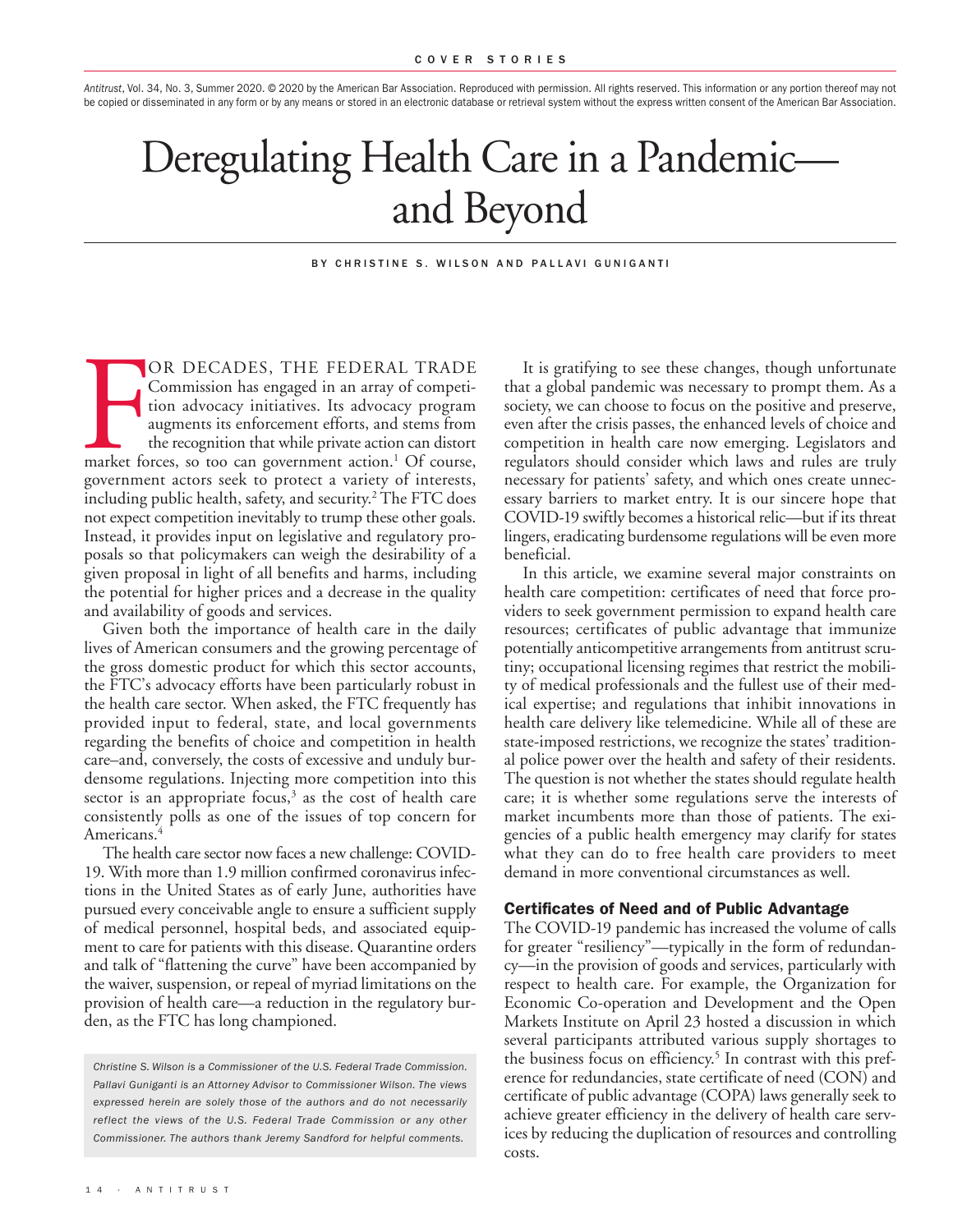The National Health Planning and Resources Development Act, effective in 1975, put forward a federal model for state CON programs. <sup>6</sup> These regulatory programs empowered state authorities to decide whether hospitals and other medical facilities could make certain general purpose capital expenditures, add new services, or acquire medical equipment for inpatient use. The federal government would reimburse health care providers only for large capital expenditures approved by the state health planning agency. <sup>7</sup> Not surprisingly, every state except Louisiana had created a CON program by the end of 1982. <sup>8</sup> Following changes in reimbursement policies, Congress repealed the Act in 1986. 9

Yet CON laws remain on the books in 35 states, and the District of Columbia. Michigan and Minnesota not only retained their CON laws, they imposed moratoria on adding hospital beds. In responding to the COVID-19 pandemic, the governors of both states had to authorize the regulators to grant waivers for increasing the number of hospital beds and mobile health care facilities. <sup>10</sup> As Iowa's Proclamation of Disaster Emergency put it, "[S]trict compliance" with the state law requiring a health facility to obtain a certificate of need before operating additional bed capacity will "prevent or hinder efforts to contain this public health disaster."<sup>11</sup> Alabama, Connecticut, Georgia, Indiana, Nebraska, New Jersey, New York, North Carolina, Rhode Island, South Carolina, Tennessee, Virginia, and Washington State also have suspended CON laws. 12

The number of hospital beds in the U.S. fell from almost 1.5 million in 1975 to nearly 900,000 in 2015. <sup>13</sup> Noting this decrease, some anti-monopoly activists have blamed insufficient health care provider capacity in the pandemic on excessive consolidation and held the FTC accountable for irresponsibly permitting that consolidation. <sup>14</sup> In reality, many mergers are pro-competitive and do not inherently prevent new entry to meet demand. Moreover, the FTC has challenged dozens of anticompetitive hospital mergers, <sup>15</sup> though its efforts sometimes have been stymied by courts that deny injunctions<sup>16</sup> or by states that choose to immunize these mergers from federal antitrust scrutiny.

For example, when the FTC sued to block Phoebe Putney's acquisition of Palmyra Park Hospital, in Albany, Georgia, the federal district court initially refused to enjoin the deal and the parties consummated their merger. <sup>17</sup> When the FTC won on appeal, the state's CON law created a hurdle to divestiture. <sup>18</sup> In March 2015, the FTC ultimately entered into a consent decree requiring Phoebe Putney to notify the agency of plans for any future acquisitions in the Albany, Georgia area, and to refrain for five years from objecting to Certificate of Need applications made by potential competitors. <sup>19</sup> Phoebe Putney had previously sued the state to prevent it from relaxing the CON requirements. 20

Lee County, Georgia—also in the Albany area—had no hospital beds. It applied in May 2017 for a CON that would permit the development of a 60-bed medical center. While the FTC does not typically intervene on individual CON

applications, Lee County invited the agency to file comments with the Georgia Department of Community Health on the application. The FTC supported the application: "Consistent with Georgia's CON laws, we encourage you to foster 'competition that is shown to result in lower patient costs without a loss of the quality of care' in order to improve the welfare of Georgia health care consumers, not on behalf of any particular provider or would-be competitor."21

The health department approved the CON application for Lee Medical Center in November 2017.<sup>22</sup> But then the Georgia Alliance of Community Hospitals, Crisp Regional Health Service, and neighboring Dougherty County—where Phoebe Putney is based––each sued separately to block Lee County's application on the grounds that the new medical center would harm existing hospitals. <sup>23</sup> Phoebe Putney had conducted a study showing it would lose more than \$50 million of revenue each year if the Lee County hospital were built. <sup>24</sup> The role of Phoebe Putney in the southwest Georgia hospital market illustrates how certificates of need can undermine enforcement against anticompetitive mergers and enable incumbents or their allies to erect hurdles to new entrants.

Regulatory barriers such as certificates of need prevent markets from responding promptly to increased demand with increased supply. For example, while the population of Lee County has nearly tripled since 1980, to an estimated 30,000 people, Dougherty County's population has dropped from more than 100,000 people to just over 91,000. <sup>25</sup> Ideally, hospital capacity in each geographic area could evolve to meet the population's needs. But regulation, especially including the opportunity for competitors and other counties to fight against Lee County's application, has contributed to the delay in opening the new medical center.

Observers have raised particular concerns about insufficient capacity in rural areas and faulted consolidation for the lack of hospitals in some counties. <sup>26</sup> Part of the original motivation for CON regulations was to protect existing rural hospitals from competitive pressure and "cherry picking" of profitable procedures by specialist providers like ambulatory surgical centers.<sup>27</sup> Legislators feared that if the community hospital were not the monopolist health care provider for an area, it would not be able to fund charitable care and other public policy goals. Indiana, which had repealed its CON regulations in 1999, created a new program in 2018 by requiring the state Department of Health to establish requirements and exemptions for certificates of need. State legislators justified the return of CONs by pointing to a lack of services in rural communities. <sup>28</sup> Yet a study by the Mercatus Center at George Mason University concluded that "as barriers to entry, CON programs do not promote access to rural care in the form of rural hospitals. CON laws are associated with a decrease, not an increase, in the number of hospitals, rural or otherwise."29

More generally, CON laws have been found in dozens of empirical studies to increase inefficiencies—costs that are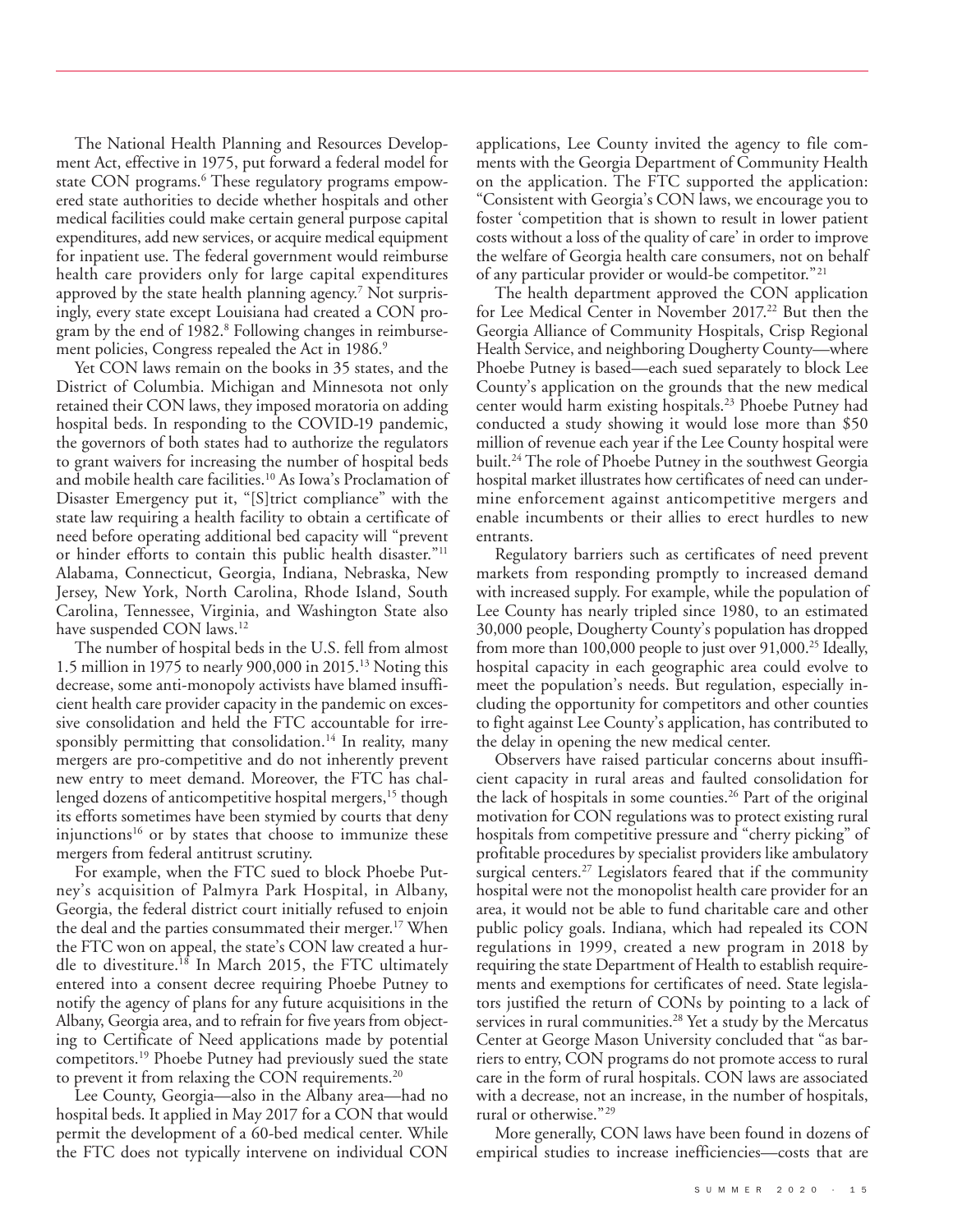passed on to payors as higher prices—without improving patient outcomes. <sup>30</sup> States that repealed these laws experienced lower costs per patient and lower mortality for coronary artery bypass grafts, and had more providers. <sup>31</sup> CON laws are associated with longer wait times in emergency rooms. <sup>32</sup> A review of the literature concluded that if CON laws have any effect on the rate of deaths from all causes, "They are more likely to increase mortality than decrease it."33

While CON regimes can protect incumbent health care providers from competition, certificates of public advantage can protect health care providers' cooperation from antitrust scrutiny. Since the 1990s, several states have passed COPA laws and regulations that immunize health care providers' cooperative agreements from antitrust scrutiny. The federal antitrust laws already permit health care collaborations and mergers between competitors that benefit consumers. 34 However, in comments to the FTC last year, the American Hospital Association argued that state legislatures and hospitals turn to the COPA process in response to the courts' and agency's high hurdles for proving merger efficiencies, even when there are "demonstrable benefits for patients and their communities" that seem relevant under the Horizontal Merger Guidelines. <sup>35</sup> As lower court judges often note, the Supreme Court has not recognized the existence of an efficiencies defense against a merger challenge, though federal appellate courts and antitrust agencies' guidelines have done so. <sup>36</sup> Yet even where efficiencies are nominally recognized, they face a heavier burden of proof than findings of likely anticompetitive effects. <sup>37</sup> Providers also have claimed that antitrust exemptions enable them to fulfill the public interest in achieving the size, scale, and degree of clinical integration necessary to participate in new delivery and payment models, like population health initiatives and value-based payment models. 38

The FTC is conducting retrospectives on several of these immunized arrangements, known as the COPA Assessment Project. Agency staff issued a notice in November 2017 seeking public comments and encouraging academic and industry research on the impact of certificates of public advantage on prices, quality, access, and innovation for health care services. <sup>39</sup> Studies already have found that at least some of these arrangements have resulted in net harm to competition. 40 Having permitted anticompetitive mergers, states that simply repeal COPA laws can leave in place "an unregulated monopoly."41

State legislatures appear to have passed some COPA laws with the intent of exempting specific proposed hospital mergers from pending or expected antitrust challenges. For example, the FTC in November 2015 sued to block Cabell Huntington Hospital's acquisition of St. Mary's Medical Center, but the case was stymied when West Virginia in March 2016 passed a law granting antitrust immunity to health care providers' actions that complied with orders by the state's Health Care Authority. <sup>42</sup> Similarly the Tennessee

Department of Health in September 2017 granted a COPA to Mountain States Health Alliance/Wellmont Health System after the FTC raised concerns about the merger. 43

States' CON and COPA laws create explicit regulatory barriers to procompetitive supply increases and effective antitrust enforcement. These barriers can be exploited by incumbents seeking to maintain monopoly profits, and the federal antitrust agencies have consistently, across presidential administrations of both parties, supported the narrowing and repeal of CON and COPA laws. These laws are of questionable benefit in normal times and are an outright harm when facing a public health emergency such as COVID-19.

## **Licensing Restrictions**

While an acute-care hospital cannot readily move physically from an area of lesser demand to one of greater demand, health care professionals can. But the mobility of medical personnel is hindered by licensing restrictions that prevent them from moving across state lines to provide care where it is needed the most. Interstate barriers particularly harm the spouses and partners of military service members, who frequently must move from one state to another and may face prohibitive costs and difficulties in obtaining re-licensure in each state.

Several states have eased the rules specifically for military spouses, by mandating the issuance of a state occupational license if the spouse is licensed in another state with substantially equivalent or more stringent licensing requirements. <sup>44</sup> Arizona in April 2019 went a step further, with a universal licensing recognition law that obligates state boards to issue licenses to applicants who have been licensed in another state for at least one year, are in good standing in all states where they are licensed, pay applicable fees, and meet all residency, testing, and background check requirements. 45

States have a valid interest in ensuring that the medical professionals who serve their citizens are competent, in good standing, and up to date on their continuing medical education. However, incumbents claim health and safety justifications for state-specific licensing and constraints on the scope of practice when there is reason to believe they may be more interested in erecting barriers to entry and foreclosing competition. Ideally, any restrictions would be narrowly tailored to permit competition to the fullest extent possible while honoring the state's legitimate goals of protecting residents from malpractice.

The FTC has advocated for greater reciprocity of occupational licensing among states. In July 2017, the agency's Economic Liberty Task Force hosted a roundtable on streamlining licensing across state lines. In September 2018, the task force issued a report that highlighted steps that states could take to improve the portability of occupational licenses. Well before the COVID-19 pandemic, the report warned: "Multistate licensing requirements can also limit consumers' access to services. For example, licensure requirements can prevent qualified service providers from addressing time-sen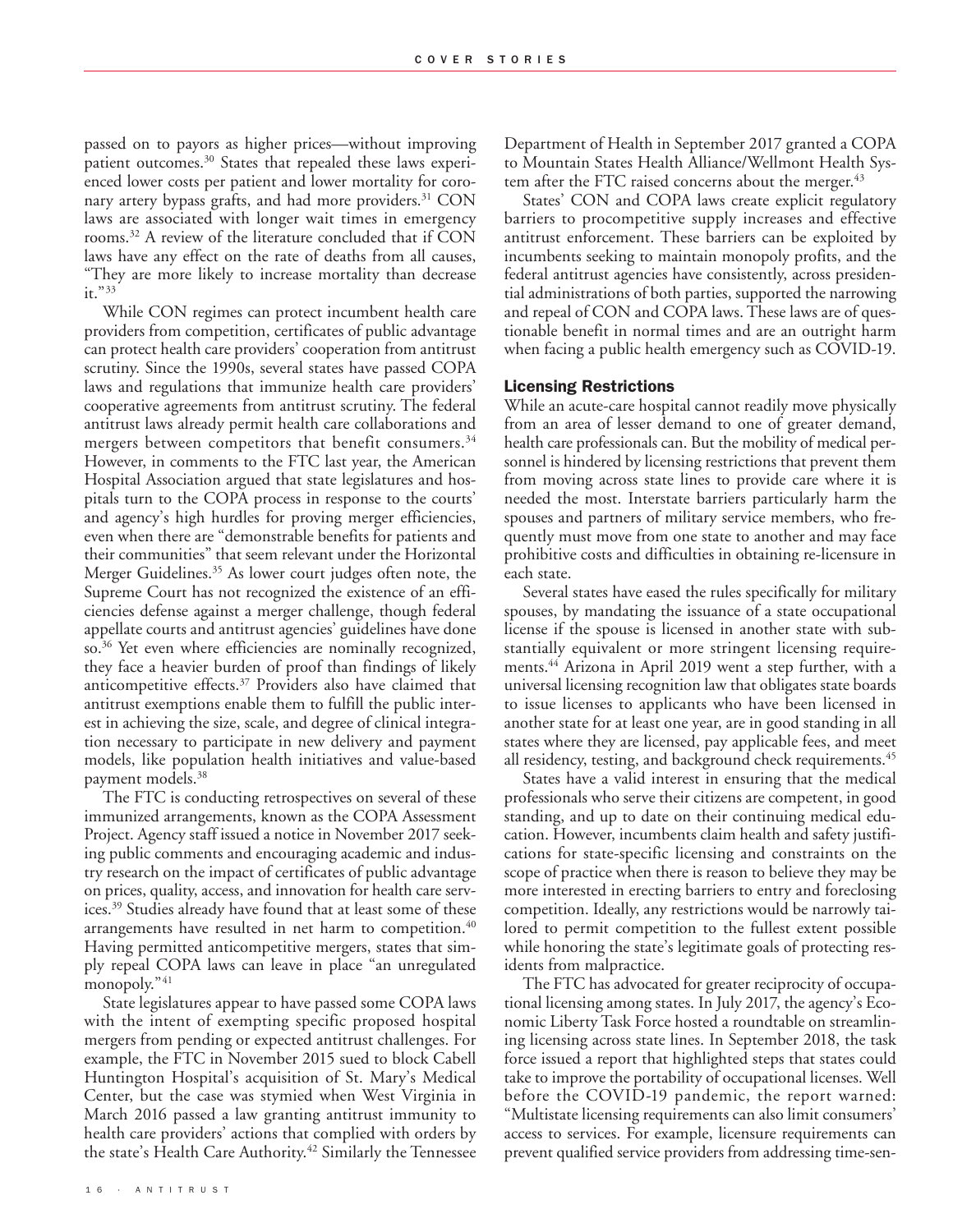sitive emergency situations across a nearby state line or block qualified health care providers from providing telehealth services to consumers in rural and underserved locations."46

Physicians and registered nurses take exams based on national certification standards, and in every state, the instruction and the exams are in the same language (English), yet do not automatically enable successful exam-takers to practice nationally. In contrast, despite its multitude of languages, $47$  the European Union requires Member States to permit qualified medical personnel to practice across borders. <sup>48</sup> The EU has particularly encouraged cross-border movement during the pandemic, as some Member States face severe shortages of health care resources relative to the prevalence of COVID-19 in their populations. 49

Sensibly, in response to the COVID-19 pandemic, authorities in the United States are waiving some regulations on health care professionals. At the federal level, the U.S. Department of Health and Human Services has announced that it temporarily will refrain from enforcing its requirement that "physicians or other health care professionals hold licenses in the State in which they provide services, [so long as] they have an equivalent license from another State."<sup>50</sup> This development enables health care professionals to move physically to regions with surges in COVID-19 cases. In addition, it facilitates the provision of medical services in a different state through telecommunications, enabling local practitioners to deal with COVID-19 cases while drawing in remote practitioners to address other medical needs.

Similar developments have occurred at the state level. For example, Connecticut has established interstate reciprocity for health care licenses, permitting "health care practitioners who are licensed in another state to provide temporary assistance in Connecticut for a period of 60 days."51 Florida's surgeon general issued an executive order that allows health care providers with valid out-of-state licenses to help address COVID-19 for 30 days. <sup>52</sup> Louisiana temporarily suspended the requirement for out-of-state physicians and registered nurses to obtain a local license. <sup>53</sup> The governor of Colorado said he has asked the state's occupational regulator "to cut through the red tape on licensing our medical professionals so that medical professionals—including pharmacists, nurses, doctors—who are licensed in other states but residing here can be immediately licensed in Colorado as quickly as possible to address this shortage."54

But as with the suspension of CON laws, these temporary regime changes leave in place procedural barriers that inhibit seamless adaptation to surges in demand. If states had a preexisting rule that waived licensing requirements and fees for medical professionals in good standing in another state even if only when a state of emergency has been declared that could speed the provision of needed services.

The Interstate Medical Licensure Compact, which became operational in April 2017, is a good first step. It is an agreement among participating states to cooperate in streamlining the licensing process for qualifying physicians who want to

practice in multiple states, in part by enhancing states' ability to share investigative and disciplinary information about physicians. Three years after it became operational, the compact now includes 29 states, the District of Columbia, and Guam, encompassing 43 different medical and osteopathic boards.

Similarly, the Nursing Licensure Compact enables nurses to be licensed in one state yet practice in other states that are part of the voluntary agreement. In 2018, 25 states implemented the Enhanced Nursing Licensure Compact with additional requirements, such as state and federal fingerprint-based criminal background checks. Nurses who are first licensed in an eNLC state can practice in all eNLC states without delay, reducing costs on application fees and license renewals.

However, the nurse licensing compact does not establish a single standard for the scope of practice. Although nurses and physician assistants are crucial to the provision of medical services–especially now–many states' "scope of practice" restrictions inhibit the ability of these professionals to capitalize fully on their education, training, and experience. Although scope of practice restrictions take many forms, one of the most common requires the active supervision of a doctor for specified tasks. The FTC in its 2014 report on "Competition and the Regulation of Advanced Practice Nurses" urged state legislators and policymakers to consider whether restrictions of this type are supported by valid safety concerns. <sup>55</sup> More recently, agency staff have expressed support for the proposal of the U.S. Department of Veterans to grant "full practice authority" to Advanced Practice Registered Nurses (APRNs). <sup>56</sup> Earlier this year, staff urged the Kansas legislature to pass a bill that would allow APRNs to prescribe medication without having a collaborative practice agreement with a physician. <sup>57</sup> Physician assistants also face constraints from state regulations. 58

The Centers for Medicare & Medicaid are issuing waivers so that hospitals can use medical professionals such as physician assistants and nurse practitioners more fully, but this still must be in accordance with state law. <sup>59</sup> Several states have relaxed these limitations during the pandemic. For example, Louisiana has expanded the scope of practice for APRNs and Certified Registered Nurse Anesthetists (CRNAs) by temporarily suspending requirements for collaborative practice agreements or practicing only under the direction and supervision of a physician or dentist licensed to practice in Louisiana. <sup>60</sup> Alabama has authorized nurse practitioners to prescribe medication and perform all skills that are within the scope of their education and training.<sup>61</sup>

The general need for "all hands on deck" in a pandemic is fairly obvious. What may be less obvious are the particular needs of rural areas where few if any licensed physicians are actually situated to provide supervision. As FTC staff pointed out in a comment to the Texas Medical Board last December, imposing additional supervisory requirements on licensed CRNAs in administering anesthesia increases the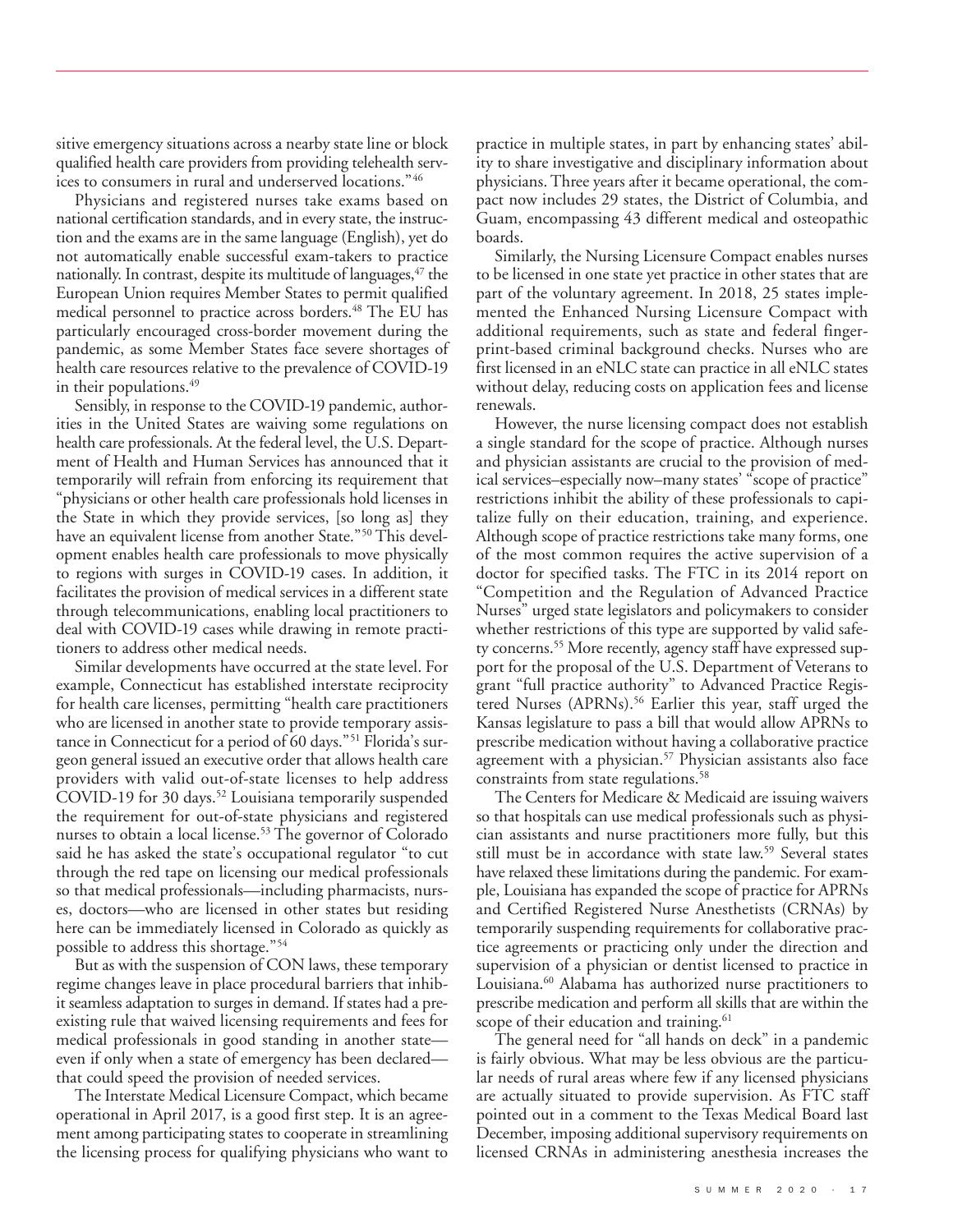risk for people in rural and other medically underserved areas. <sup>62</sup> Of the 85 critical access hospitals in Texas, 33 are in counties where CRNAs are the only licensed, specialized providers of anesthesia and anesthesia-related services. In communities like these, precluding capable nurses and physician assistants from deploying their skills in the absence of a doctor could have fatal consequences.

#### **Telemedicine**

Telemedicine is also of special benefit to otherwise underserved areas. As FTC staff commented when supporting a proposed rule that would permit Veterans Administration health care providers to use telehealth, notwithstanding state laws to the contrary: "Especially in large rural states, telehealth is a highly effective means of improving health care delivery by expanding patients' access to both out-of-state and in-state practitioners."63 FTC staff have made similar points in comments to state legislators. <sup>64</sup> In a 2004 report on health care competition, the federal antitrust agencies said that when properly used, telemedicine can broaden access, lower costs, and improve health quality. 65

Going beyond advocacy to enforcement, the FTC investigated the Texas Medical Board for a possible violation of federal antitrust law because the board adopted rules restricting the practice of telemedicine and telehealth. The agency closed the investigation in June 2017 after elected officials in Texas overrode those rules with a pro-telemedicine law. 66

Fortunately, many of the coronavirus-driven waivers on interstate practice also apply to telemedicine.The Department of Health and Human Services has loosened the HIPAA requirements on telemedicine, allowing doctors to provide medical care to patients using apps like FaceTime and Skype that are not HIPAA compliant. <sup>67</sup> It has created a website about telehealth. <sup>68</sup> The Centers for Medicare & Medicaid Services have permitted hospitals to bill for a broader range of services provided off-site, including telehealth services, at the same rate as in-person visits. FTC staff supported these provisions to reduce or eliminate restrictive Medicare payment requirements for telehealth. <sup>69</sup> The staff's comment also suggested additional reductions on unnecessary restrictions, and that CMS use this experience to determine which temporary waivers should be made permanent. According to the Federation of State Medical Boards, as of May 5, 2020, 49 states have modified their in-state licensure requirements for telehealth in response to COVID-19. 70

Following a proposal by Federal Communications Commission Chairman Ajit Pai, <sup>71</sup> the CARES Act allocated \$200 million for the FCC's Emergency COVID-19 Telehealth Program. This program builds on the connected care proceeding that Commissioner Brendan Carr launched in 2018. Even before the pandemic, the telehealth initiative sought to lower health care costs and improve outcomes for veterans, low-income, and rural Americans. Welcoming the agency's first grants from the COVID-19 Telehealth Program, Carr noted the importance of enabling patients to receive highquality care while maintaining social distancing. 72The grants, which can be up to \$1 million each, enable health care providers to obtain telecommunications equipment and broadband services. The FTC's advocacy for lowering barriers to telemedicine, and the FCC's funding of telehealth, typify the whole-of-government approach necessary to serve Americans in an emergency.

### **Conclusion**

All of these ideas—reforming state CON and COPA laws, reducing licensing barriers, boosting telemedicine—were discussed in a report submitted by the Departments of Health and Human Services, Treasury, and Labor to President Donald Trump in December 2018. 73The FTC was closely involved in this effort, and the resulting document provides a detailed blueprint for injecting greater choice and competition into America's health care system. But these are not partisan proposals. They have been the consistent refrain of the federal antitrust agencies for decades, under both Democratic and Republican administrations, and in particular have been the subject of unanimous recommendations from FTC commissioners on both sides of the aisle.

The COVID-19 pandemic appears likely to reshape the global economy and societies in incalculable ways. It has reminded us of the everyday heroism of health care workers who put their lives at risk to help others. It has shown how the private sector can respond quickly and creatively to public health threats, including turning bridal shops into manufacturers of face masks and repurposing automobile assembly lines for the production of ventilators. By freeing health care providers to react similarly swiftly to changes in demand—through building more facilities, moving seamlessly across state lines, practicing to the full extent of their abilities, and offering care through new technology—we can take some good from this tragedy.

<sup>1</sup> Goldfarb v. Va. State Bar, 421 U.S. 773, 782 (1975) (nothing that "in terms of restraining competition and harming consumers like petitioners the pricefixing activities found here are unusually damaging").

<sup>2</sup> North Carolina State Bd. of Dental Examiners v. FTC, 574 U.S. 494, 503 (2015) ("If every duly enacted state law or policy were required to conform to the mandates of the Sherman Act, thus promoting competition at the expense of other values a State may deem fundamental, federal antitrust law would impose an impermissible burden on the States' power to regulate").

<sup>&</sup>lt;sup>3</sup> In addition to advocacy, the FTC also has devoted significant enforcement efforts to the health care sector, which, including medical devices and pharmaceuticals, made up 46% of all competition enforcement actions in fiscal years 2015 through 2019. Fed. Trade Comm'n, Annual Highlights (Apr. 2020), https://www.ftc.gov/system/files/documents/reports/annualhighlights-2019/2019\_annual\_highlights\_report.pdf.

<sup>4</sup> Frank Newport, *Top Issues for Voters: Healthcare, Economy, Immigration*, GALLUP.COM (Nov. 2, 2018), https://news.gallup.com/poll/244367/topissues-voters-healthcare-economy-immigration.aspx. ("80% say healthcare is extremely or very important to their vote . . . Voters' views of the importance of health care have been generally stable over recent midterms."); *Public's 2019 Priorities: Economy, Health Care, Education and Security All*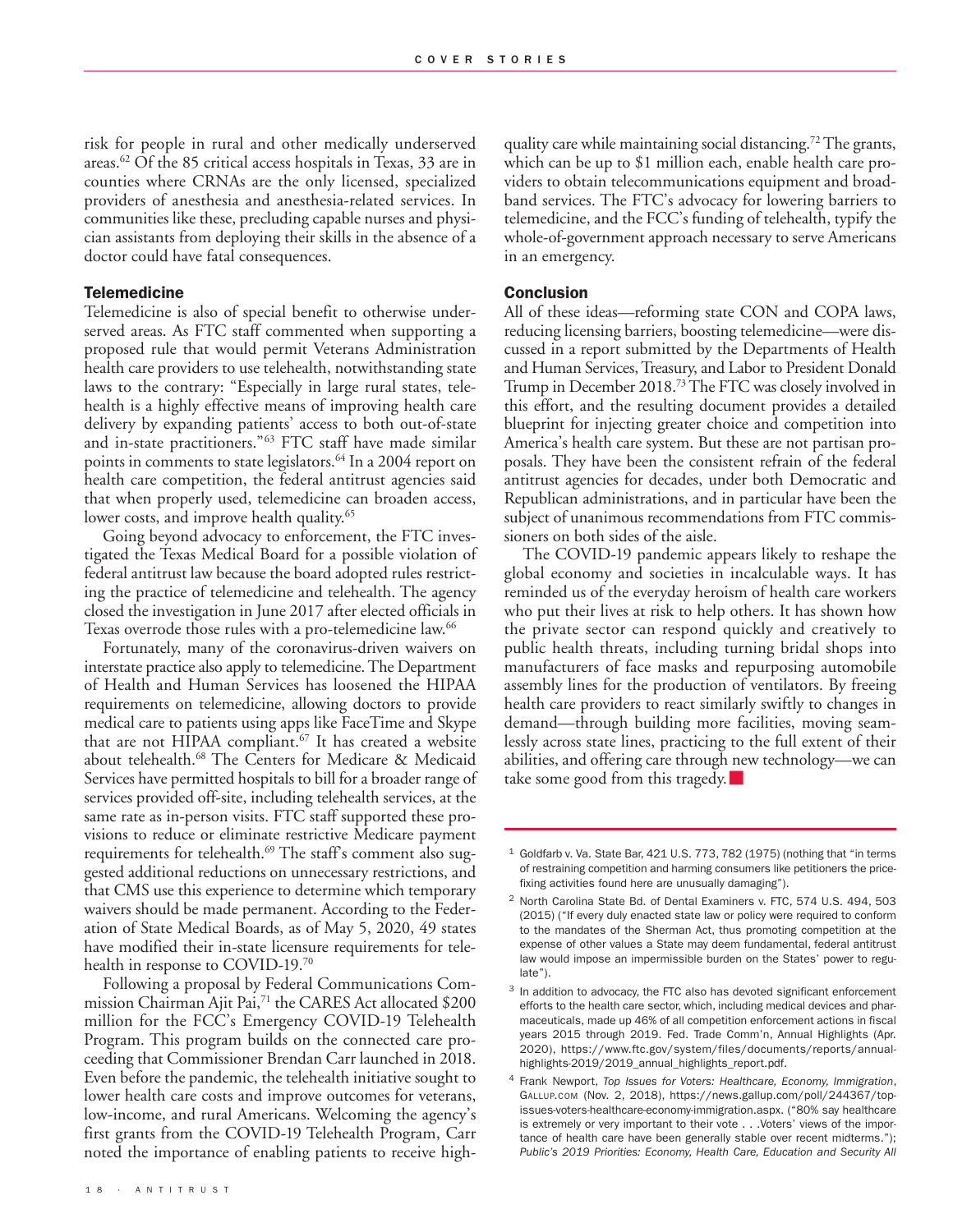*Near Top of List*, Pew Research Center (Jan. 24, 2019), https://www. people-press.org/2019/01/24/publics-2019-priorities-economy-healthcare-education-and-security-all-near-top-of-list/ ("As economic and security concerns have become less prominent, the domestic issues of reducing health care costs (69% top priority) and improving the educational system (68%) now rank among the top tier of public priorities"); Carl M. Cannon, *New Poll Shows Health Care Is Voters' Top Concern*, Real Clear Opinion Research (May 15, 2019), https://www.realclearpolitics.com/real\_clear\_ opinion\_research/new\_poll\_shows\_health\_care\_is\_voters\_top\_concern. html; *Poll: Voters Name Health Care as Top Issue Going into 2020*, THE HILL (Dec. 12, 2019), https://thehill.com/hilltv/rising/474327-voters-namehealth-care-as-top-issue-going-into-2020.

- <sup>5</sup> *Shock-proof: Building Resilient Systems in the 21st Century*, New Approaches to Economic Challenges/Open Markets Institute Roundtable (Apr. 23, 2020), https://www.oecd.org/naec/events/systemic-linkages/buildingresilient-systems-in-21st-century.htm.
- <sup>6</sup> National Health Planning & Resources Development Act of 1974, Pub. L. No. 93-641, 2225 Stat. 88.
- <sup>7</sup> Social Security Act § 1122, 42 U.S.C. § 1320, applying to Medicare, Medicaid, and Maternal and Child Health programs.
- <sup>8</sup> James B. Simpson, *State Certificate-of-Need Programs: The Current Status*, 75 AM. J. PUB. HEALTH 1225 (1985).
- <sup>9</sup> Pub. L. 99-660, § 701, 100 Stat. 3799 (1986). At the time the National Health Planning and Resources Development Act was passed, Medicare and other payors reimbursed hospitals based on their actual costs, including building and major equipment costs, which might incentivize hospitals to buy more than they needed. As insurers have mostly switched from cost-based payments to fixed payments for services, hospitals now lose money if their costs exceed payments, encouraging them to build and buy only as much as they can use.
- <sup>10</sup> Mich. Exec. Order No. 2020-49 (2020): Temporary enhancements to operational capacity and efficiency of health care facilities, https://www. michigan.gov/whitmer/0,9309,7-387-90499\_90705-525889—,00.html; Minn. Exec. Order No. 20-32 (Apr. 8, 2020): Ensuring that Healthcare Providers Can Respond Quickly and Safely During the COVID-19 Peacetime Emergency, https://mn.gov/governor/assets/1a.%20EO%2020-32%20 Final.\_tcm1055-427412.pdf.
- <sup>11</sup> Iowa Proclamation of Disaster Emergency (Mar. 17, 2020), https://governor.iowa.gov/sites/default/files/documents/Public%20Health%20Proclama tion%20-%202020.03.17.pdf.
- <sup>12</sup> Ala. Proclamation (Apr. 2, 2020), https://www.opelika-al.gov/Document Center/View/2458/2020-04-02-Fifth-Supplemental-SOE\_COVID-19; Conn. Exec. Order No. 7B (Mar. 14, 2020), https://portal.ct.gov/Office-of-the-Governor/News/Press-Releases/2020/03-2020/Governor-Lamont-Coronavirus-Update-March-14-2020-5PM; Ga. Exec. Order (Mar. 20, 2020), https://gov.georgia.gov/document/2020-executive-order/03202002/download; Ind. Exec. Order No. 20-05 (Mar. 19, 2020), https://www.corona virus.in.gov/files/N%20-%20EO\_20-05.pdf; Neb. Exec. Order No. 20-12 (Mar. 31, 2020), http://govdocs.nebraska.gov/docs/pilot/pubs/eofiles/20- 12.pdf; N.J. Temporary Operational Waivers during a State of Emergency (Mar. 13, 2020), https://www.nj.gov/health/healthfacilities/documents/ CN/temp\_waivers/03-13-2020\_Memo-Licensed%20Inpatient%20 Facility%20Administrators\_Temp\_Operational\_Waiver.pdf; N.Y. Exec. Order 202.1 (Mar. 12, 2020), https://www.governor.ny.gov/news/no-2021 continuing-temporary-suspension-and-modification-laws-relating-disasteremergency; N.C. Exec. Order 130 (Apr. 8, 2020), https://files.nc.gov/ governor/documents/files/EO130-Meeting-North-Carolinas-Health-and-Human-Services-Needs.pdf; S.C. Exec. Order 20-21(Apr. 10, 2020), https://governor.sc.gov/sites/default/files/Documents/Executive-Orders/2020-03-19%20FILED%20Executive%20Order%20No.%202020- 11%20-%20Additional%20Emergency%20Measures%20%26%20 Regulatory%20Relief%20re%20COVID-19.pdf; Tenn. Exec. Order No. 15 (Mar. 19, 2020), https://publications.tnsosfiles.com/pub/execorders/ exec-orders-lee15.pdf; Va. Exec. Order 52 (Mar. 20, 2020), https://www.gov ernor.virginia.gov/media/governorvirginiagov/executive-actions/EO-52- Increases-in-Hospital-Bed-Capacity-in-Response-to-Novel-Coronavirus-(COVID-19).pdf; Wash. Proclamation 20-38 by the Governor amending Proclamation 20-05 (Mar. 30, 2020), https://www.governor.wa.gov/sites/default/ files/proclamations/20-38%20-%20COVID%2019%20DSHS%20Facilities %20%28tmp%29.pdf.
- <sup>13</sup> Centers for Disease Control and Prevention, Hospitals, Beds, and Occupancy Rates, by Type of Ownership and Size of Hospital: United States, Selected Years 1975–2015 (2017), https://www.cdc.gov/nchs/data/hus/ 017/089.pdf. A significant part of the decline has been a long-term trend in care shifting out of the inpatient setting. As hospitals have been sites of infection even before COVID-19, enabling patients to spend less time in them without a reduction in the quality of care may be beneficial.
- <sup>14</sup> Andrea Flynn & Ron Knox, *We're Short on Hospital Beds Because Washington Let Too Many Hospitals Merge*, WASH. POST, Apr. 8, 2020, https://www. washingtonpost.com/outlook/2020/04/08/were-short-hospital-bedsbecause-washington-let-too-many-hospitals-merge ("The wave of takeovers the FTC oversaw has contributed to the loss of rural hospitals and a decline in the number of beds around the country.").
- <sup>15</sup> *See* FTC Bureau of Competition Health Care Division, *Overview of FTC Actions in Health Care Ser vices and Products* (June 2019), https://www. ftc.gov/system/files/attachments/competition-policy-guidance/over view\_health\_care\_june\_2019.pdf. Since that report, the FTC has sued to block the proposed merger of Jefferson Health and Albert Einstein Healthcare Network.
- <sup>16</sup> *See, e.g.*, Timothy J. Muris, Everything Old Is New Again: Health Care and Competition in the 21st Century, 7th Annual Competition in Health Care Forum (Nov. 7, 2002) ("[I]n the last eight years the Commission and Department of Justice are 0 for 7 in hospital merger cases.").
- <sup>17</sup> FTC v. Phoebe Putney Health Sys., Inc., 793 F. Supp. 2d 1356 (M.D. Ga. 2011).
- <sup>18</sup> FTC v. Phoebe Putney Health Sys., Inc., 568 U.S. 216 (2013).
- <sup>19</sup> Statement of the Federal Trade Comm'n In the Matter of Phoebe Putney Health System, FTC Docket No. 9348 (Mar. 31, 2015), https://www.ftc.gov/ system/files/documents/public\_statements/634181/150331phoebe putneycommstmt.pdf. ("While it would have been the most appropriate and effective remedy to restore the lost competition in Albany and the surrounding six-county area from this merger to monopoly, Georgia's certificate of need laws and regulations unfortunately render a divestiture in this case virtually impossible, leading us to accept this less-than-ideal remedy").
- <sup>20</sup> Petition and Complaint for a Declaratory Judgment as to the Invalidity of an Agency Rule, Ga. Alliance of Community Hospitals and Phoebe Putney Memorial Hospital, Inc. v. Ga. Dep't of Community Health and Albany Surgical, P.C. (Dec. 31, 2007) (seeking to overturn rule that would allow general surgeons to open physician-owned surgical centers without first obtaining a certificate of need), http://www.ciclt.net/ul/gach/GACH%20Suit.pdf.
- <sup>21</sup> Letter from Tara I. Koslov, D. Bruce Hoffman & Michael G. Vita, Fed. Trade Comm'n to Frank W. Berry (Oct. 16, 2017), https://www.ftc.gov/system/ files/documents/advocacy\_documents/ftc-staff-comment-georgia-depart ment-community-health-regarding-certificate-need-application-filed/ v180001gaconleecounty\_and\_attachments.pdf.
- <sup>22</sup> Press Release, Lee County, Ga., Certificate of Need Approved for Lee County Medical Center (Nov. 15, 2017), http://www.lee.ga.us/publicnotice/files/ CON%20Approval%20Press%20Release%20111517.pdf ("If all goes according to plan, the County expects to break ground on the hospital in early 2018.").
- <sup>23</sup> Mary Green, *Dougherty County Cites Increased Costs, CON Legitimacy in Lee Hospital Lawsuit* (Apr. 24, 2018), https://wfxl.com/news/local/doughertycounty-cites-increased-costs-con-legitimacy-in-lee-hospital-lawsuit ("Right now, all is quiet outside the future site of the Lee County Medical Center, at the former location of the Grand Island Golf Course just off Ledo Road. If Dougherty County has its way, it will stay like that."). All three plaintiffs ultimately withdrew their complaints. Andy Miller, *Lee County Will Get Its Hospital, But What Will That Mean?* GA. HEALTH NEWS (June 19, 2018), http://www.georgiahealthnews.com/2018/06/lee-county-hospital-mean/.
- <sup>24</sup> Jennifer Parks, *Certificate of Need Filed for Lee Hospital*, ALBANY HERALD (May 19, 2017), https://www.albanyherald.com/certificate-of-need-filed-for-leehospital/article\_16b35880-209d-582b-8e45-73249cf083d1.html; Jennifer Parks, *Phoebe Denies Involvement in Certificate of Need Opposition*, ALBANY HERALD (Nov. 12, 2017), https://www.albanyherald.com/phoebe-deniesinvolvement-in-certificate-of-need-opposition/article\_99b739a4-9341-59deb710-6334e2fb4fc6.html.
- $25$  This is a size that might plausibly support a 60-bed medical center, as the U.S. averages roughly 2.8 hospital beds per thousand people. Am. Hosp.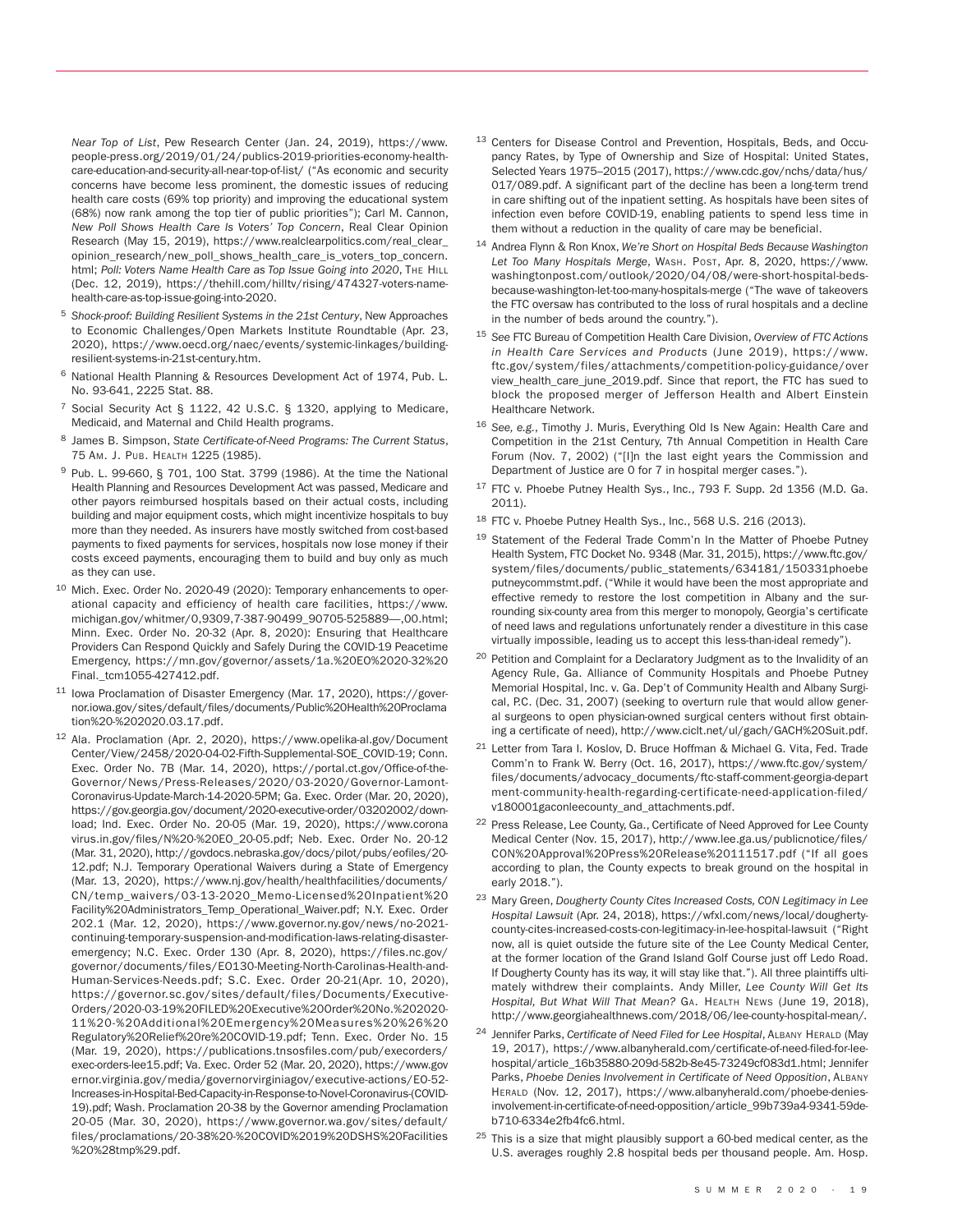Ass'n, Fast Facts on U.S. Hospitals (Jan. 2020), https://www.aha.org/ system/files/media/file/2020/01/2020-aha-hospital-fast-facts-new-Jan-2020.pdf (924,107 staffed beds); Census.gov, Population estimates, July 1, 2019 (328,239,523 people in the United States).

<sup>26</sup> *See supra* note 14.

- <sup>27</sup> *See, e.g.*, N. Atlanta Scan Assocs. v. Dep't of Community Health, 627 S.E. 2d 67, 70 n.4 (Ga. Ct. App. 2006) ("According to its president, [the Georgia Association of Community Hospitals] . . . seeks strong enforcement of the [certificate of need law] so that diagnostic, treatment, and rehabilitation centers will not 'cherry-pick' profitable patients, leaving the community hospitals to serve a disproportionate share of the 'medically indigent'"). However, since 1997, Medicare has paid critical access hospitals, limited to 25 beds and mostly operated in rural areas, based on their reported costs rather than fixed fee for service. MedPAC, Critical Access Hospitals Payment System (Oct. 2018), http://medpac.gov/docs/default-source/paymentbasics/medpac\_payment\_basics\_18\_cah\_final\_sec.pdf?sfvrsn=0.
- <sup>28</sup> Shari Rudavsky, *Could Limiting Hospital Growth in Indiana Lower State's Health Costs?*, INDYSTAR (Feb. 5, 2019), https://www.indystar.com/story/ news/2019/01/29/certificate-need-legislation-would-regulate-indianahospital-growth/2699972002/.
- <sup>29</sup> Christopher Koopman & Thomas Stratmann, *Certificate-of-Need Laws and North Carolina: Rural Health Care, Medical Imaging, and Access* (May 17, 2016), https://www.mercatus.org/publications/corporate-welfare/certif icate-need-laws-and-north-carolina-rural-health-care-medical.
- <sup>30</sup> Matthew D. Mitchell, *Do Certificate-of-Need Laws Limit Spending?*, (Mercatus Working Paper, Mercatus Center at Geo. Mason Univ., Sept. 2016) (summarizing four decades of studies).
- <sup>31</sup> Vivian Ho, Meei-Hsiang Ku-Goto & James G. Jollis, *Certificate of Need (CON) for Cardiac Care: Controversy over the Contributions of CON*, HSR: Health Services Research 44:2, Part I, Apr. 2009; Ho & Ku-Goto, *State Deregulation and Medicare Costs for Acute Cardiac Care*, Medical Care Research and Review (2013).
- <sup>32</sup> Molly S. Myers & Kathleen M. Sheehan, *The Impact of Certificate of Need Laws on Emergency Department Wait Times*, 35 J. PRIV. ENTER. 59 (2020).
- <sup>33</sup> James Bailey, *The Effect of Certificate of Need Laws on All-Cause Mortality*, HSR: Health Services Research 53:1 (Feb. 2018).
- <sup>34</sup> Fed. Trade Comm'n & U.S. Dep't of Justice, Statement of Antitrust Enforcement Policy Regarding Accountable Care Organizations Participating in the Medicare Share Savings Program (2011), https://www.govinfo.gov/ content/pkg/FR-2011-10-28/pdf/2011-27944.pdf; Fed. Trade Comm'n & U.S. Dep't of Justice, Antitrust Guidelines for Collaborations Among Competitors (2000), https://www.ftc.gov/sites/default/files/attachments/ press-releases/ftc-doj-issue-antitrust-guidelines-collaborations-among-competitors/ftcdojguidelines.pdf; Fed. Trade Comm'n & U.S. Dept. of Justice, Statements of Antitrust Enforcement Policy in Health Care (1996), https:// www.justice.gov/sites/default/files/atr/legacy/2007/08/14/0000.pdf.
- <sup>35</sup> Am. Hosp. Ass'n, Letter Re: COPA Assessment, Project No. P181200 (June 5, 2019), https://www.aha.org/system/files/media/file/2019/06/aharesponse-ftc-request-for-comments-copa-assessment-project.pdf ("The AHA urges the Commission—which has made no secret of its opposition to these laws—to consider the possibility that the drive to enact COPA laws and to obtain COPAs is fueled, in part, by the agency's overly harsh treatment of efficiencies claims made by merging hospitals. If the FTC were to credit legitimate claims of efficiencies more frequently, the pressure to enact additional COPA legislation might well diminish, as might the number of hospitals seeking COPAs in the future.").
- <sup>36</sup> FTC v. Procter & Gamble Co., 386 U.S. 568, 580 (1967). *But see, e.g.*, FTC v. H.J. Heinz Co, 246 F.3d 708, 720 (D.C. Cir. 2001).
- <sup>37</sup> Daniel A. Crane, *Rethinking Merger Efficiencies*, 110 MICH. L. REV. 347, 348 (2011) ("The government is accorded greater evidentiary leniency in proving anticompetitive effects than the merging parties are in proving offsetting efficiencies."). *See also* Ardagh Group, S.A., FTC File No. 131-0087 (Apr. 11, 2014) (Wright, J., Comm'r, dissenting), https://www.ftc.gov/system/files/ documents/public\_statements/568821/140411ardaghstmt.pdf ("The burden facing the agency with respect to the likelihood of anticompetitive effects should be in parity with that faced by the parties with respect to efficiencies.").
- <sup>38</sup> *See, e.g.*, Healthcare Financial Management Ass'n, Health Care 2020 Report 3: Consolidation (Fall 2016), https://www.hfma.org/content/dam/hfma/ document/research\_reports/PDF/51087.pdf ("[O]utright acquisitions are likely to dominate if providers hold to the belief that consolidation offers economies of scale, opportunities to improve care coordination, and greater impact on their population health initiatives").
- 39 Fed. Trade Comm'n, FTC Staff Notice of COPA Assessment: Request for Empirical Research and Public Comments (Nov. 1, 2017), https://www. ftc.gov/system/files/attachments/press-releases/ftc-staff-seeks-empiricalresearch-public-comments-regarding-impact-certificates-public-advantage/ copa\_assessment\_public\_notice\_11-1-17\_revised\_3-27-19.pdf ("FTC staff are not aware of any empirical evidence demonstrating that COPA statutes and regulations produce better results for consumers than market-based competition. We recognize, however, that there is limited empirical research on the impact of COPAs on prices, costs, and quality of health care services, patient access to services, or innovations in care delivery models.").
- <sup>40</sup> Gregory S. Vistnes, *An Economic Analysis of the Certificate of Public Advantage (COPA) Agreement Between the State of North Carolina and Mission Health* (Charles River Associates, Feb. 10, 2011), http://www. ncdhhs.gov/dhsr/ncmcc/pdf/copareport.pdf. ("By expanding into lowermargin markets, MHS can reduce its average margin, thus allowing MHS to raise price without violating the Margin Cap. MHS can also lower its average margin, thus allow it to increase price, by incurring additional expenses that are not covered by the COPA's Cost Cap").
- <sup>41</sup> Erin C. Fuse Brown, *To Oversee or Not to Oversee? Lessons from the Repeal of North Carolina's Certificate of Public Advantage Law*, Milbank Memorial Fund Issue Brief (Jan. 2019) ("A provider can use a COPA to acquire a statesanctioned monopoly and later seek to be freed of state oversight, leaving the monopoly provider . . . with the potential to raise prices . . . In North Carolina's case, nothing changed to eliminate the need for oversight of Mission Health's monopoly, except the state's political commitment to it. Once the COPA law was repealed, technically the immunity from antitrust enforcement was also gone because the merged entity was no longer subject to state supervision").
- 42 Statement of the Fed. Trade Comm'n in the Matter of Cabell Huntington Hospital, FTC Docket No. 9366 (July 6, 2016), https://www.ftc.gov/system/ files/documents/public\_statements/969783/160706cabellcommstmt.pdf ("This case presents another example of health care providers attempting to use state legislation to shield potentially anticompetitive combinations from antitrust enforcement. The Commission believes that state cooperative agreement laws such as SB 597 are likely to harm communities through higher health care prices and lower health care quality.").
- 43 Fed. Trade Comm'n Staff's Third Submission to the Tennessee Department of Health Regarding the Certificate of Public Advantage Application of Mountain States Health Alliance and Wellmont Health System (July 18, 2017), https://www.ftc.gov/system/files/documents/advocacy\_docu ments/ftc-staffs-third-submission-tennessee-department-health-regardingcertificate-public-advantage/ftc\_-\_third\_comment\_to\_tennessee\_-\_final\_ public\_version.pdf (FTC staff "conducted a detailed investigation into the proposed merger" and "concludes that the benefits of the proposed Certificate of Public Advantage ("COPA") do not exceed the likely harm to health care competition and consumers in Northeast Tennessee and Southwest Virginia").
- <sup>44</sup> U.S. Dep't of Labor, Military Spouse License Recognition Options, https:// www.veterans.gov/milspouses/military\_spouse\_txt.htm.
- <sup>45</sup> Ariz. Rev. Stat. § 32-4302 (2019).
- 46 Fed. Trade Comm'n, Policy Perspectives: Options to Enhance Occupational License Portability (Sept. 2018), https://www.ftc.gov/system/files/docu ments/reports/options-enhance-occupational-license-portability/license\_ portability\_policy\_paper\_0.pdf.
- $47$  A study commissioned by the European Commission identified language requirements for medical professionals and the high cost of certified translations of documents showing the professional's qualifications as two of the three most significant barriers to practicing across the EU. Ecorys, Erasmus University Rotterdam, and Spark Legal Network and Consultancy Ltd., *Study on Cross-Border Health Services: Potential Obstacles for Healthcare Providers* (May 2017), https://ec.europa.eu/health/sites/health/files/cross\_ border\_care/docs/potentialobstacles\_cbhcprovision\_frep\_en.pdf.